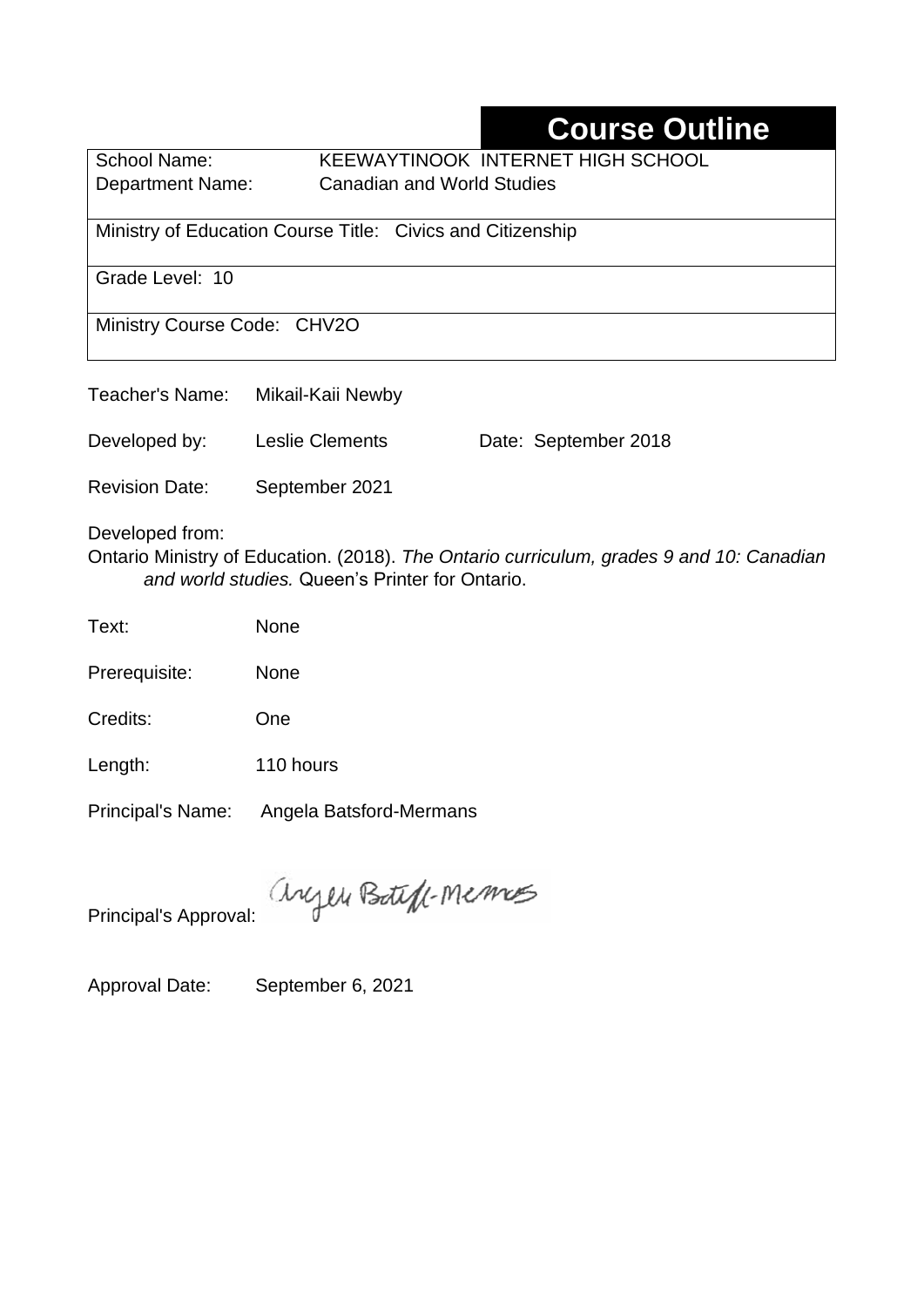## *Course Description/Rationale*

This course explores rights and responsibilities associated with being an active citizen in a democratic society. Students will explore issues of civic importance such as healthy schools, community planning, environmental responsibility, and the influence of social media, while developing their understanding of the role of civic engagement and of political processes in the local, national, and/or global community. Students will apply the concepts of political thinking and the political inquiry process to investigate, and express informed opinions about a range of political issues and developments that are both of significance in today's world and of personal interest to them.

The revisions in the 2018 curriculum support Ontario's commitment to respond to the Truth and Reconciliation Commission's Calls to Action. These revisions were made in collaboration with Indigenous teachers, Elders, Knowledge Keepers, Senators, Indigenous community representatives, and Residential School survivors. The revisions focus on strengthening students' knowledge and understanding of Indigenous histories, cultures, perspectives, contributions, and ways of knowing, as well as of the history of the Residential School system, treaties, and the Indian Act.

# *Overall Curriculum Expectations*

#### **Political Inquiry and Skill Development**

- Political Inquiry: use the political inquiry process and the concepts of political thinking when investigating issues, events, and developments of civic importance.
- Developing Transferable Skills: apply in everyday contexts skills developed through investigations related to civics and citizenship education, and identify some careers in which civics and citizenship education might be an asset.

#### **Civic Awareness**

- Civic Issues, Democratic Values: describe beliefs and values associated with democratic citizenship in Canada, and explain how they are related to civic action and to one's position on civic issues
- Governance in Canada: explain, with reference to a range of issues of civic importance, the roles and responsibilities of various institutions, structures, and figures in Canadian governance
- Rights and Responsibilities: analyze key rights and responsibilities associated with citizenship, in both the Canadian and global context, and some ways in which these rights are protected

#### **Civic Engagement and Action**

- Civic Contributions: analyse a variety of civic contributions, and ways in which people can contribute to the common good
- Inclusion and Participation: assess ways in which people express their perspective on issues of civic importance and how various perspectives, beliefs, and values are recognized and represented in communities in Canada.
- Personal Action on Civic Issues: analyse a civic issue of personal interest and develop a plan of action to address it.

# *Course Content*

| Unit                          | Length     |
|-------------------------------|------------|
| 1. Transition to Adulthood    | 32.5 hours |
| 2. Working and Managing Money | 41.5 hours |
| 3. Living on Your Own         | 36 hours   |
| <b>Total</b>                  | 110 hours  |

### *Unit Descriptions*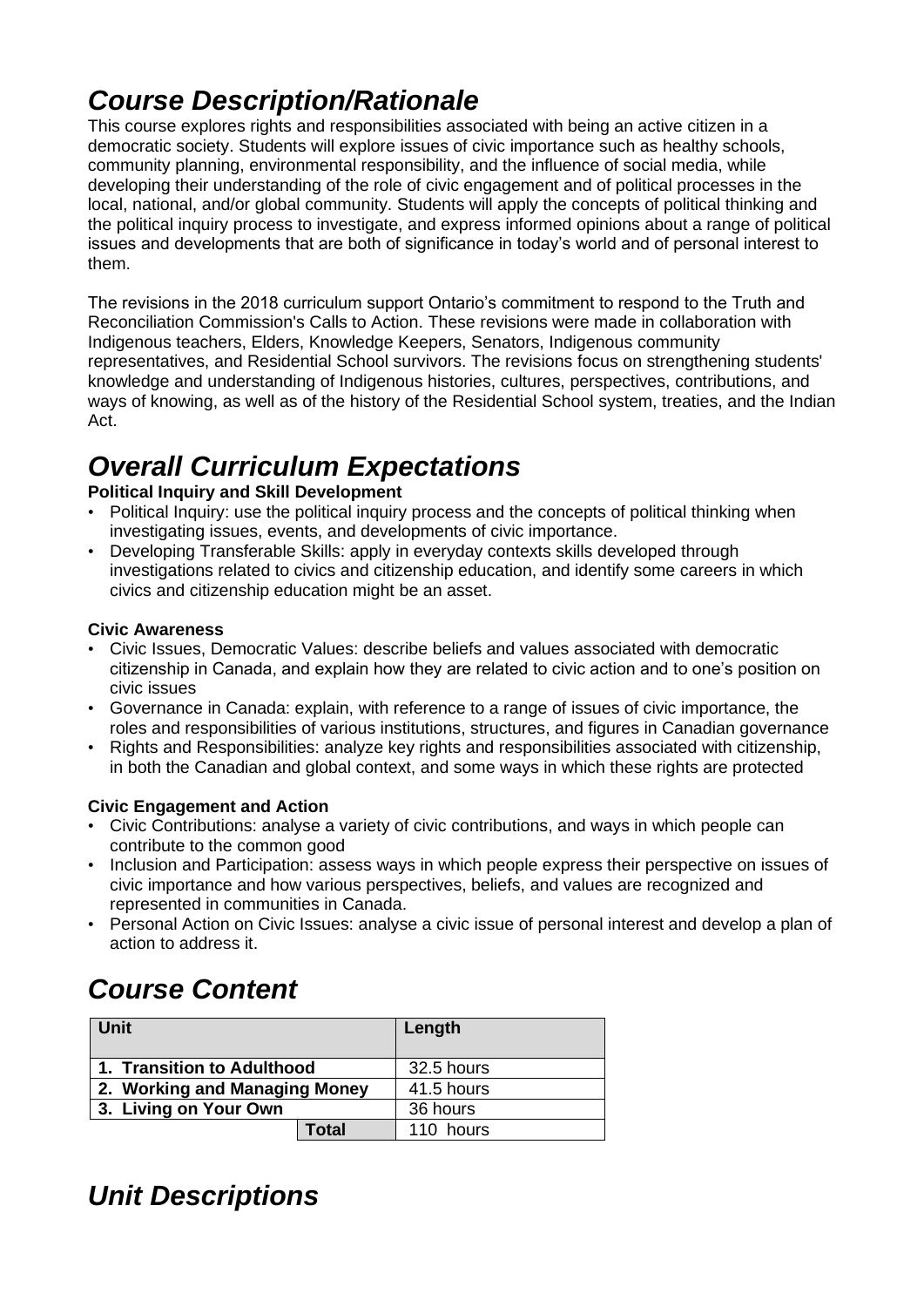#### **Unit 1 – Transition to Adulthood**

In this unit, students learn about the qualities and skills needed in order to become successful, healthy adults. They practice effective communication skills and learn how communication can affect relationships. This includes thinking and learning about how different cultures might communicate in different ways. Lastly, they explore the factors that influence the decision making process including family and local community values and how people make effective decisions for independent living.

#### **Unit 2 – Working and Managing Money**

Students learn about the economic and personal advantages and costs of working. The rights and responsibilities of employers and employees are examined. Students investigate how financial institutions, including local institutions such as Northmart or a community store, can assist in managing money. In addition, they learn about different money management skills, and how they can be used effectively.

#### **Unit 3 – Living on Your Own**

In this last unit, students look at the responsibilities of living independently and what people can do to meet those responsibilities. They practice some of the skills needed to live independently and manage, or be a respectful part of a multi-generational household. Considerations (such as local availability, shipping through cargo or on ice roads etc.) for making responsible consumer decisions are examined and students have an opportunity to use this knowledge for purchasing household items.

## *Teaching/Learning Strategies*

This course is organized into an eight-week series of lessons and activities that is presented to students in remote northern communities via the internet. The eighth week is used for course consolidation, review, and the final examination. Teacher and students communicate over the internet through timely activity feedback, emails, messages, video and audio calls. Classroom mentors assume the role of liaison between the teacher and student while also supporting a holistic approach to motivate, engage and support each individual student.

A variety of strategies will be used in the online delivery of this course. Some instructional strategies include:

- Pre-teaching of key vocabulary;
- Creating graphic organizers:
- Cooperative learning;
- Group discussion;
- Case studies:
- Independent research.

Learning goals will be discussed at the beginning of each assignment and success criteria will be provided to students. The success criteria are used to develop the assessment tools in this course, including rubrics and checklists.

### *Evaluation*

The final grade will be determined as follows (Ontario Ministry of Education, 2010):

- Seventy per cent of the grade will be based on evaluation conducted throughout the course. This portion of the grade should reflect the student's most consistent level of achievement throughout the course, although special consideration should be given to more recent evidence of achievement.
- Thirty percent of the grade will be based on a final evaluation administered at or towards the end of the course. This evaluation will be based on evidence from one or a combination of the following: an examination, a performance, an essay, and/or another method of evaluation suitable to the course content. The final evaluation allows the student an opportunity to demonstrate comprehensive achievement of the overall expectations for the course (p. 41).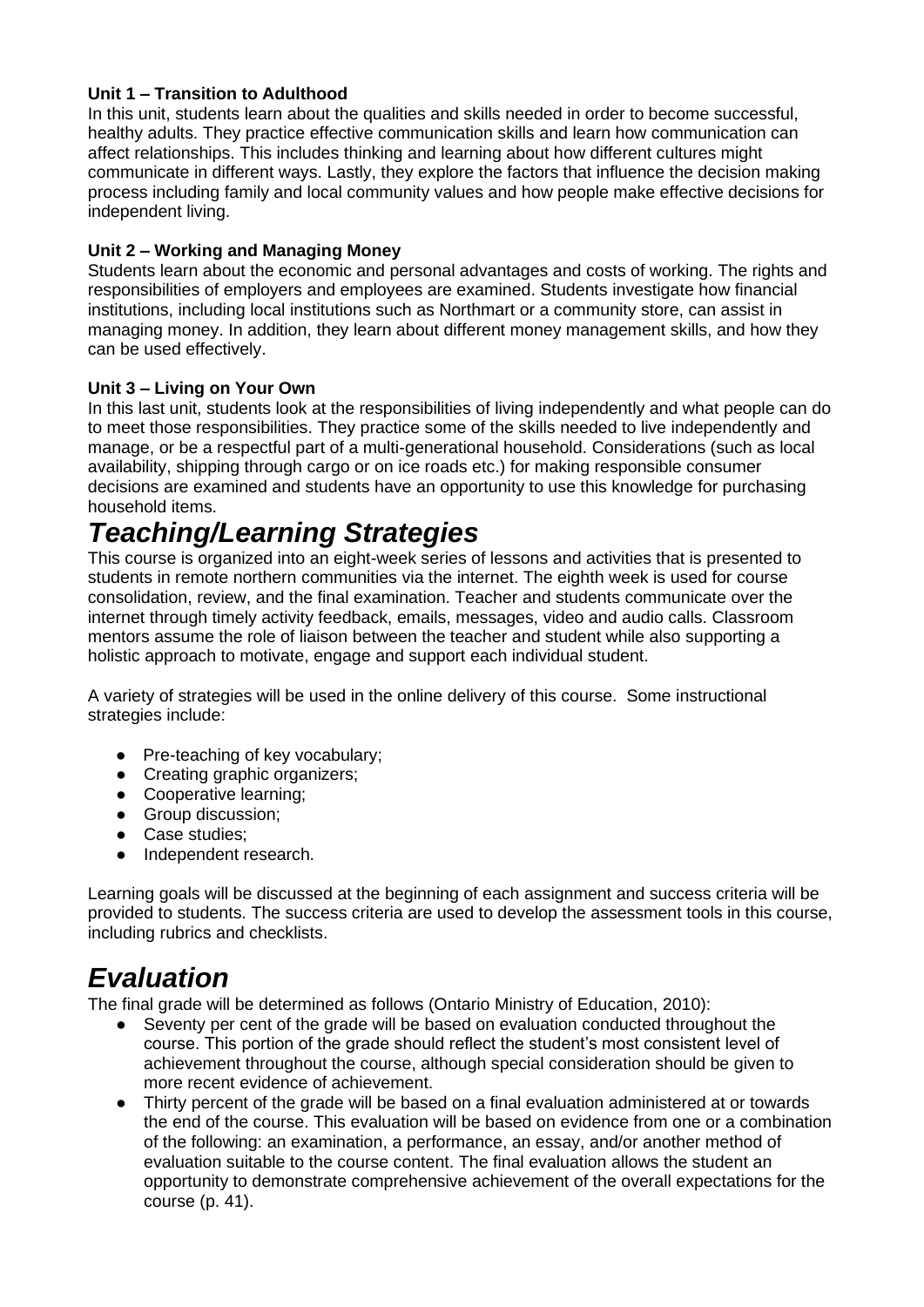Ontario Ministry of Education. (2010). *Growing success: Assessment, evaluation and reporting in Ontario schools*. Toronto ON: Queen's Printer for Ontario.

| <b>Type of</b><br><b>Assessment</b> | Category                    | <b>Details</b>                                                                                                                                                                                                   | Weigh<br>ting<br>$(\%)$ |
|-------------------------------------|-----------------------------|------------------------------------------------------------------------------------------------------------------------------------------------------------------------------------------------------------------|-------------------------|
| <b>Term Work</b><br>(70%)           | Knowledge/<br>Understanding | Describe the various ways individuals meet their<br>basic food needs.<br>Explain the benefits of working for pay.                                                                                                | 13                      |
|                                     | Thinking                    | Analyse the impact of employment changes on<br>personal finances.<br>Compare the products and services offered by a<br>variety of financial institutions.                                                        | 19                      |
|                                     | Communication               | Demonstrate the use of effective techniques for<br>making consumer complaints.<br>Clearly communicate the results of their inquiries.                                                                            | 19                      |
|                                     | Application                 | Evaluate retail shopping opportunities available<br>within their community as sources of basic<br>products and services.<br>Apply appropriate conflict-resolutions skills to<br>resolve interpersonal conflicts. | 19                      |
| Final                               | Culminating                 | Knowledge/Understanding                                                                                                                                                                                          | 3                       |
| Evaluation<br>(30%)                 | Activity<br>(15%)           | Thinking                                                                                                                                                                                                         | 4                       |
|                                     |                             | Communication                                                                                                                                                                                                    | 4                       |
|                                     |                             | Application                                                                                                                                                                                                      | 4                       |
|                                     | Exam<br>(15%)               | Knowledge/Understanding                                                                                                                                                                                          | 3                       |
|                                     |                             | Thinking                                                                                                                                                                                                         | $\overline{\mathbf{4}}$ |
|                                     |                             | Communication                                                                                                                                                                                                    | 4                       |
|                                     |                             | Application                                                                                                                                                                                                      | 4                       |
|                                     |                             | <b>TOTAL</b>                                                                                                                                                                                                     | 100                     |

### *Assessment/Evaluation Strategies*

A variety of assessment and evaluation methods, strategies and tools are required as appropriate to the expectation being assessed. These include diagnostic, formative, and summative within the course and within each unit.

Assessment *for* learning and assessment *as* learning is obtained through a variety of means, including the following:

- Ongoing descriptive feedback (e.g., descriptive feedback on students' plans for the class celebration);
- Self-assessment (e.g., weekly self-assessment of learning, relative to specific course content as well as in contextual school, community and Land based learning);
- Peer assessment (e.g., peer feedback on personal goals related to course specific content and generalised throughout the school day);
- Mentor observations (e.g. of specific course expectations during Land based and cultural activities as well as during course specific activities);
- Conversations with student on a regular basis to verbalize observations, ask questions, and clarify understanding.

Evidence of student achievement (assessment *of* learning) is collected from various sources, including the following:

• Ongoing observations of most consistent work, with consideration given to most recent work (e.g., evidence of meeting expectations for food safety during set-up for class celebration);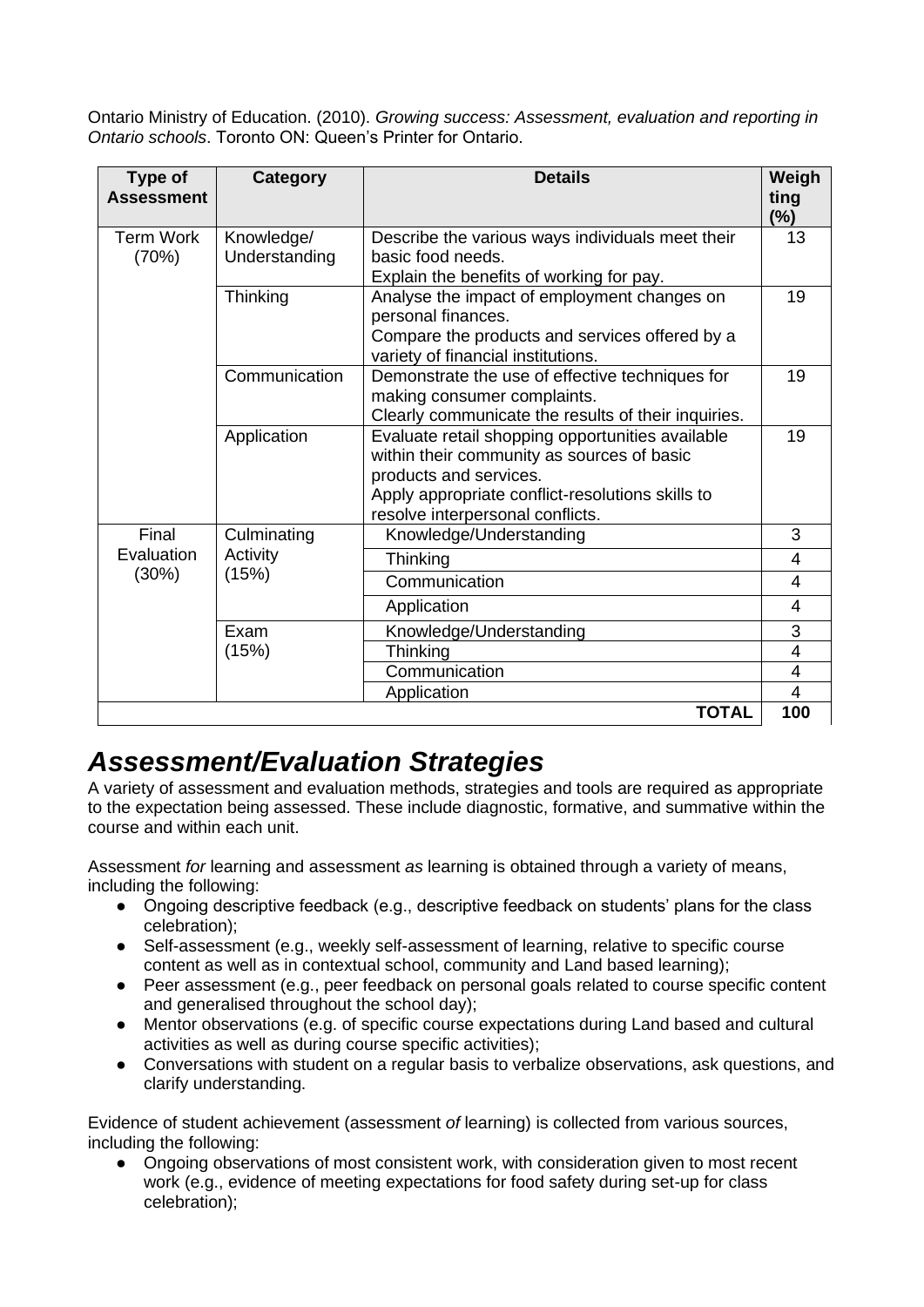- Conversations with students (e.g., discussion about personal wants and needs relative to specific family and local community values as well as values in the Westernized world);
- Summative unit activities (e.g., applying for a job, creating a personal budget (taking into consideration local variances in northern supply / demand, prices etc.), planning a class celebration);
- Culminating activity (My Blueprint portfolio);
- Exam.

The Ministry of Education's 2010 document, *Growing Success*, outlines the seven fundamental principles that guide best practice in the assessment and evaluation of students. KiHS teachers use practices that:

- are fair, transparent, and equitable for all students:
- support all students, including those with special education needs, those who are learning the language of instruction (English or French), and those who are First Nation, Métis, or Inuit;
- are carefully planned to relate to the curriculum expectations and learning goals and, as much as possible, to the interests, learning styles and preferences, needs, and experiences of all students;
- are communicated clearly to students and parents at the beginning of the course and at other points throughout the school year or course;
- are ongoing, varied in nature, and administered over a period of time to provide multiple opportunities for students to demonstrate the full range of their learning;
- provide ongoing descriptive feedback that is clear, specific, meaningful, and timely to support improved learning and achievement;
- develop students' self-assessment skills to enable them to assess their own learning, set specific goals, and plan next steps for their learning (p.6).

### *Resources*

Amnesty International. (n.d.). *Home*.<https://www.amnesty.ca/>

Conservative Party. (n.d.). *Home*.<https://www.conservative.ca/>

Government of Canada. (2021, Sept. 16). *Justice laws website*. [https://laws](https://laws-lois.justice.gc.ca/eng/Const/page-15.html)[lois.justice.gc.ca/eng/Const/page-15.html](https://laws-lois.justice.gc.ca/eng/Const/page-15.html)

Liberal Party. (n.d.). *Home*.<https://liberal.ca/>

MADD. (n.d.). Home.<https://madd.ca/pages/>

MyBlueprint. (2017). *MyBlueprint education planner.* [www.myblueprint.ca](http://www.myblueprint.ca/)

NDP. (n.d.). *Home*.<https://www.ndp.ca/>

Ontario Ministry of Education. (n.d.). *Indigenous education strategy.* <http://www.edu.gov.on.ca/eng/aboriginal/>

Ontario Ministry of Education. (2010). *Growing success: Assessment, evaluation and reporting in Ontario schools*.<http://www.edu.gov.on.ca/eng/policyfunding/growSuccess.pdf>

Ontario Ministry of Education. (2016). *Ontario schools, kindergarten to grade 12: Policy and program requirements.* <http://edu.gov.on.ca/eng/document/policy/os/index.html>

Ontario Ministry of Education. (2018). *The Ontario curriculum, grades 9 and 10: Canadian and world studies.* <http://www.edu.gov.on.ca/eng/curriculum/secondary/canworld910curr2018.pdf>